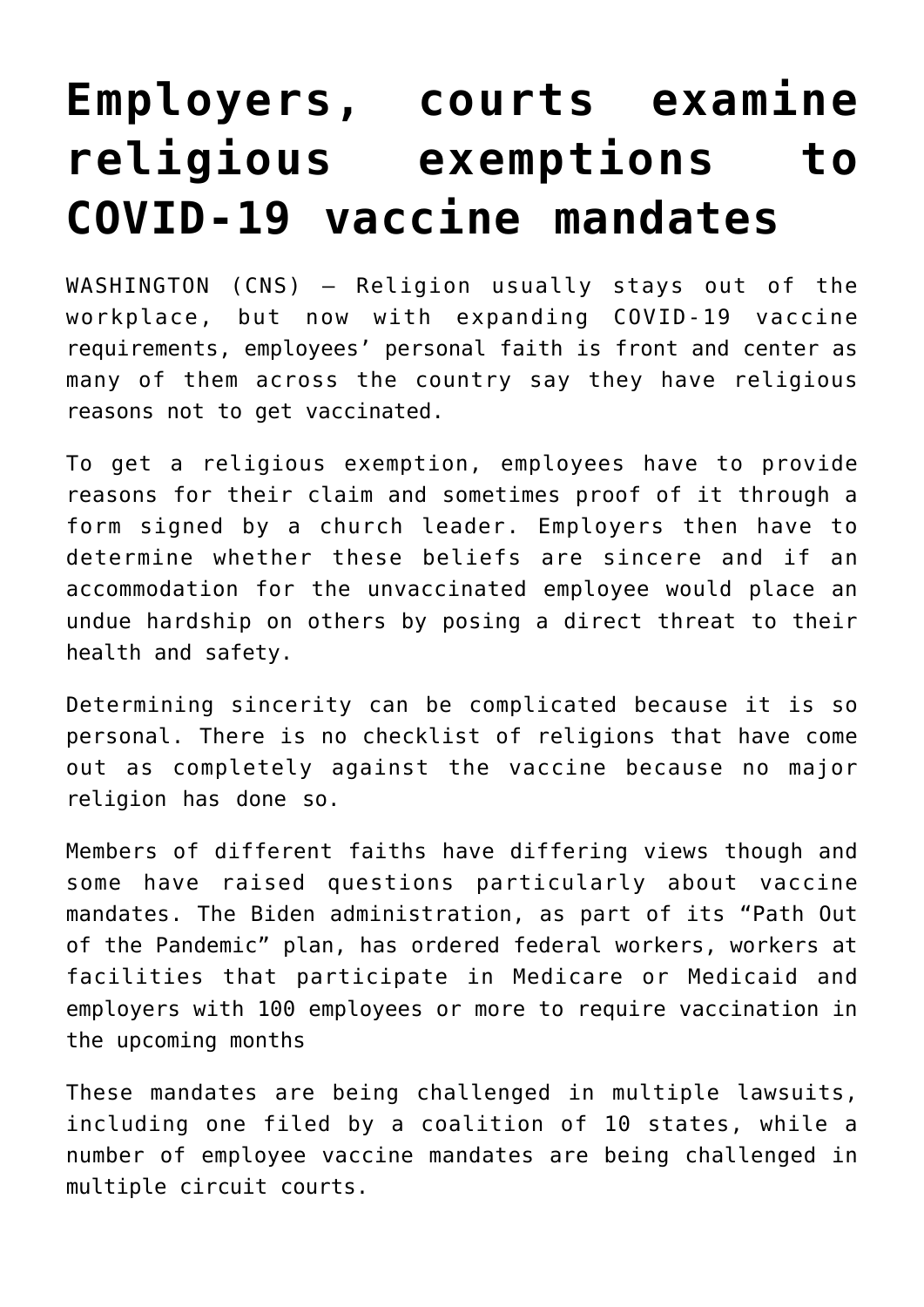On Nov. 12, a federal appeals court upheld its previous order temporarily blocking President Joe Biden's vaccine and testing mandate for large companies; the Justice Department had challenged the court's block on the mandate.

In the meantime, religious exemption forms are piling up. One religious argument against the vaccine is that it goes against the New Testament passage which describes human bodies as temples of the Holy Spirit.

Another religious argument is a pro-life one, citing a connection the three U.S. vaccines have  $-$  in varying degrees  $$ to an abortion-derived cell line.

Statements from both the Congregation for the Doctrine of the Faith and the U.S. Conference of Catholic Bishops have said that current COVID-19 vaccines are morally permissible, but have stressed that Catholics are not obligated to get them.

Some bishops advised Catholics specifically not to get the Johnson & Johnson vaccine, if they had a choice, saying it was linked to an abortion-derived cell line in its development, unlike the Pfizer and Moderna vaccines, which used these lines only in testing phase.

While Pope Francis recommended that people get vaccinated as "an act of love," which has been echoed by several bishops out of care for the common good, bishops in Colorado, South Dakota and Wisconsin expressed concern about a vaccine mandate's impact on individuals' conscience-formed decisions.

The Christian Science church and Jehovah's Witnesses have said they are not opposed to COVID-19 vaccinations, calling them personal decisions for each individual.

Leaders of the Greek Orthodox Archdiocese of America said there is no religious reason for its church members not to be vaccinated and its clergy members were also urged not to issue religious exemption letters.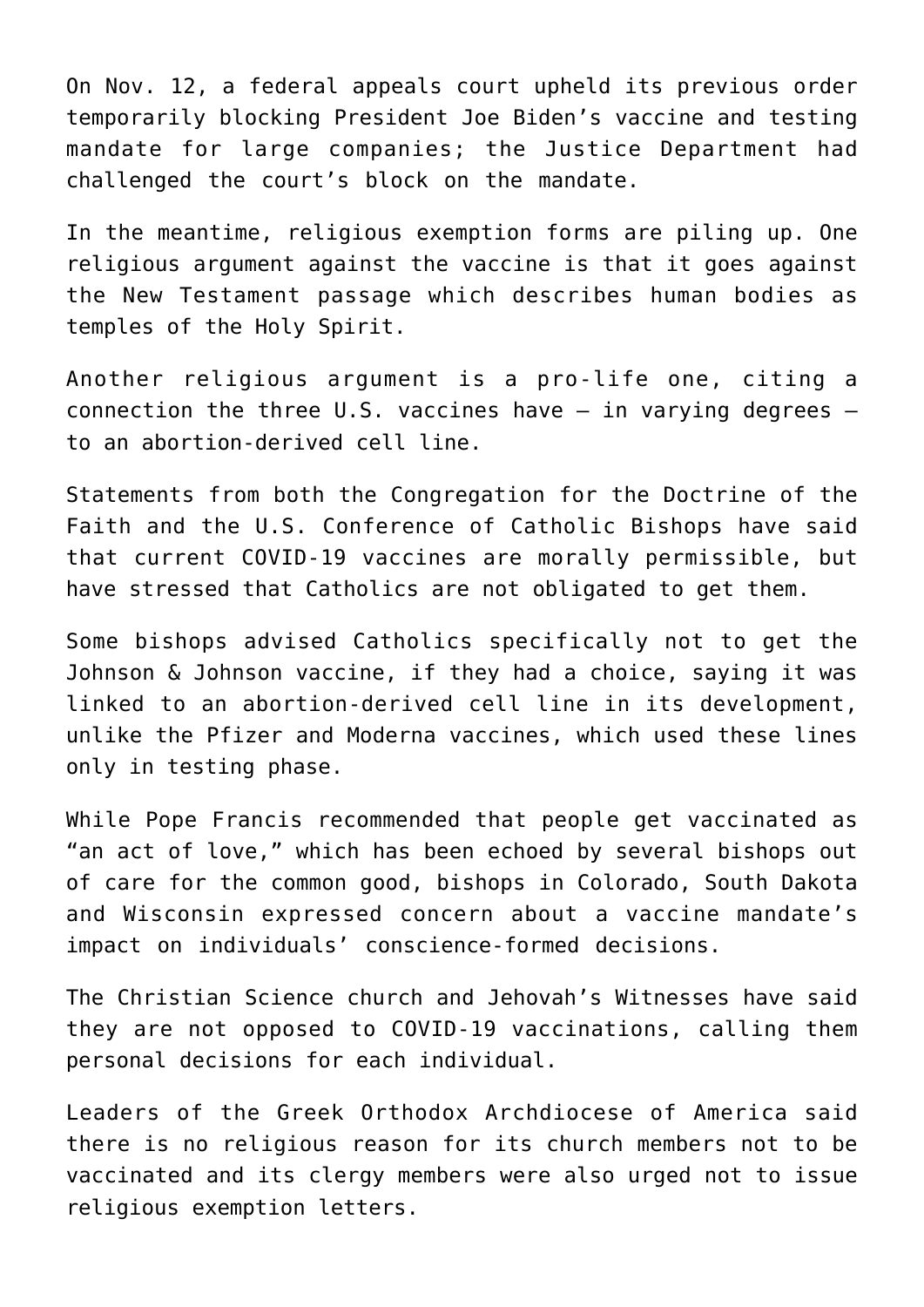In a statement, the church leaders said people should "pay heed to competent medical authorities and to avoid the false narratives utterly unfounded in science."

Similarly, the three major branches of modern Judaism have released statements in support of COVID-19 vaccinations as did the Assembly of Muslim Jurists of America, which noted the COVID-19 vaccine "is a matter of great importance that goes beyond the interests of individuals to communal ones."

But while major religious groups are backing the vaccine, a growing number of individuals are getting a spiritual boost to their rejection of the vaccine straight from a federal law.

Title VII of the Civil Rights Act of 1964 says employers must make reasonable accommodations for employees who object to work requirements because of "sincerely held" religious beliefs. Those challenging government-imposed mandates — on public hospital workers and military personnel — look for relief from the First Amendment's free exercise of religion.

In guidance issued in late October, the Equal Employment Opportunity Commission stipulated that when a person claims a religious exemption, their belief does not have to be recognized by an organized religion, but it can't be founded on political or social ideas.

This puts the employer in the judgment seat to determine if a person has a legitimate religious belief or a philosophical objection about the vaccine.

In claiming exemptions, employees are sometimes required to show signed letters from church leaders. Templates for these forms are available through the Christian legal advocacy group Liberty Counsel and the National Catholic Bioethics Center, which said this summer it does "not endorse mandated COVID-19 immunization" with the vaccines currently used in the United States.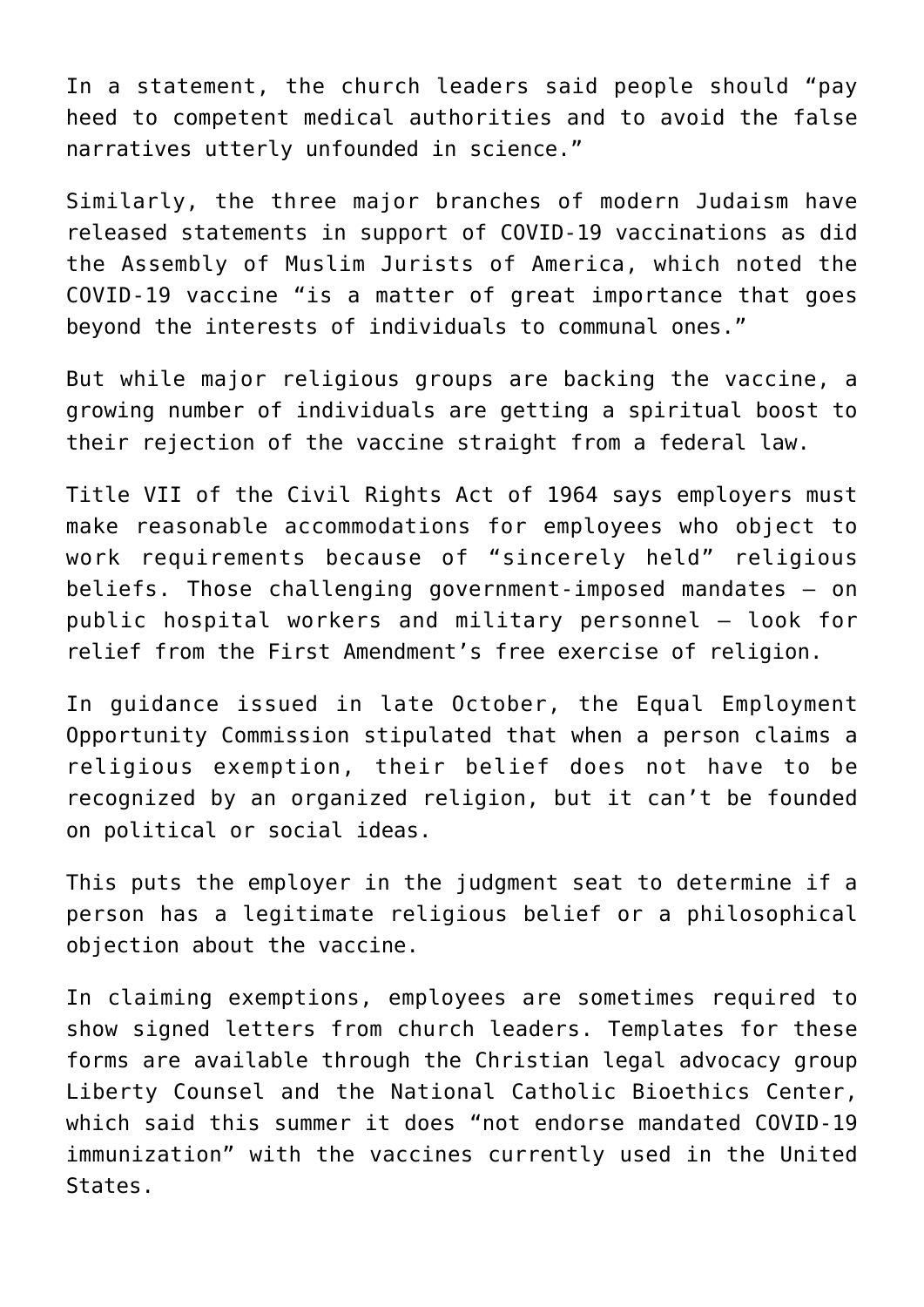The center's form said the "Catholic Church teaches that a person may be required to refuse a medical intervention, including a vaccination, if his or her informed conscience comes to this sure judgment."

As some Catholics have brought these forms to their pastors to sign, some Catholic leaders across the country have urged priests not to sign them, stressing the importance of getting vaccinated.

In October, Archbishop Timothy P. Broglio of the U.S. Archdiocese for the Military Services said: "No one should be forced to receive a COVID-19 vaccine if it would violate the sanctity of his or her conscience."

With rules about religious exemptions for COVID-19 vaccines varying among religious leaders and by state and institutions, people are turning to the courts for some direction.

In late August, a federal district court ruled in favor of the University of Massachusetts in a suit filed against the school by a Catholic student for denying her a religious exemption to the vaccine requirement. An administrator told her the vaccine did not violate her faith, citing a statement from the U.S. Conference of Catholic Bishops that said the vaccines were "morally justified."

The court said the university was not under a constitutional obligation to offer a religious exemption and that the school did not administer its religious exemption policy in a way that burdens some religions but not others.

The great divide over these types of cases may ultimately need to be decided by the Supreme Court.

This fall, the court allowed a vaccine mandate for health care workers in Maine to remain in effect, rejecting an emergency appeal from some of the employees seeking a religious exemption.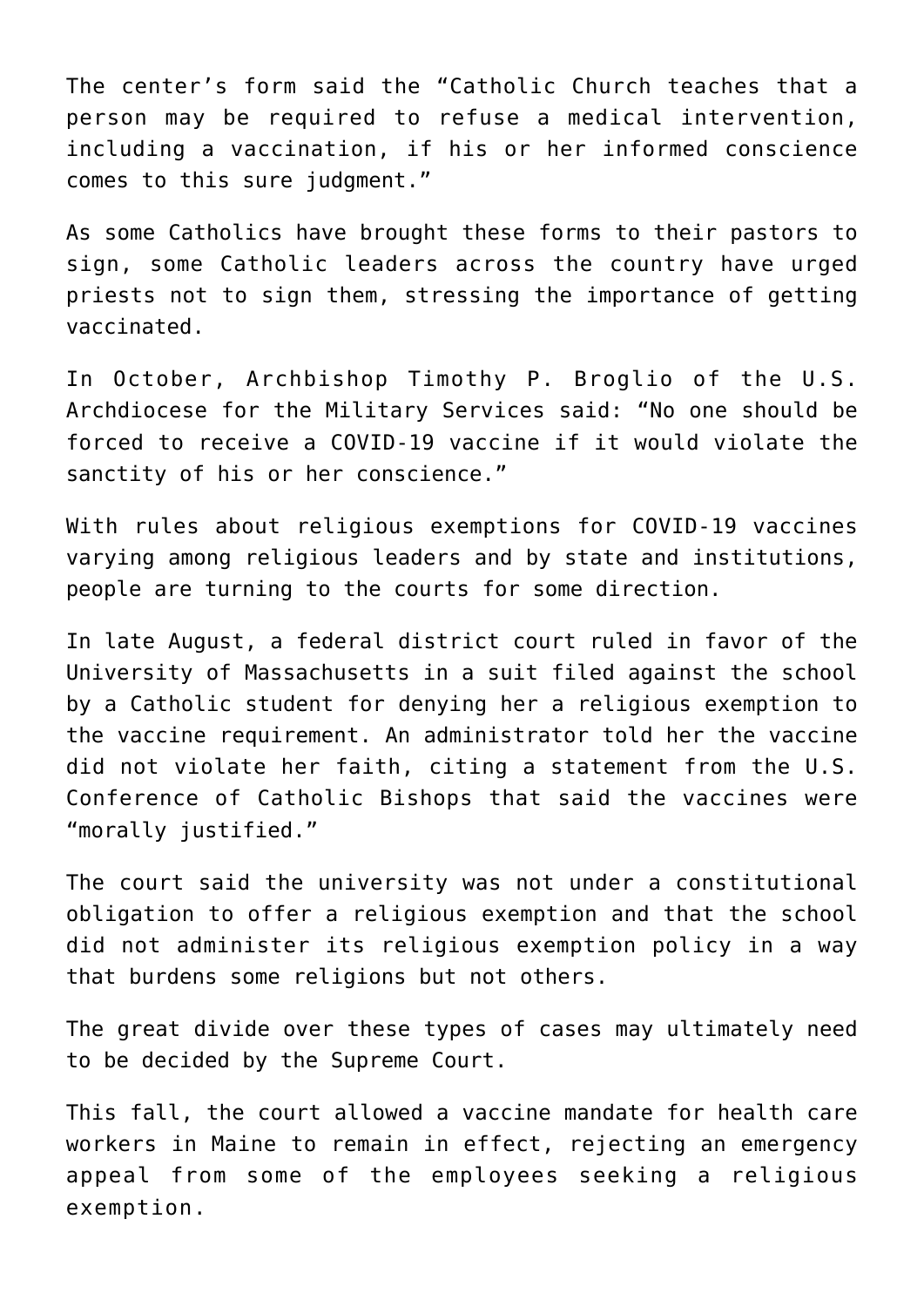Although the one-sentence order issued Oct. 29 did not give an explanation, the justices expressed their views in separate writings.

Justice Neil Gorsuch, in an eight-page dissent joined by Justices Clarence Thomas and Samuel Alito, said that he would have agreed to the request of the state's health care workers, noting that many other states have religious exemptions in place for health care workers.

He said the firing of workers and shutting down of health care practices for noncompliance with the vaccine mandate is "worthy of our attention" because those seeking a religious exemption are "adhering to their constitutionally protected religious beliefs."

He also said the state's refusal to grant religious exemptions "borders on the irrational."

New York and Rhode Island are the only other states with vaccine mandates for health care workers that do not have religious exemptions, and both of these mandates are currently being fought in lower courts.

On Oct. 29, a federal appeals court panel upheld New York's vaccine mandate for health care workers, rejecting an appeal that the mandate should have a religious exemption.

The nation's high court has turned away other challenges seeking emergency relief from COVID-19 vaccine mandates including a challenge by students from Indiana University and from public school employees in New York City. Both of these mandates had religious exemptions.

Mat Staver, Liberty Council's founder and chairman who represented the Maine workers, said he would file a petition asking the Supreme Court to review the health workers' plea on it merits.